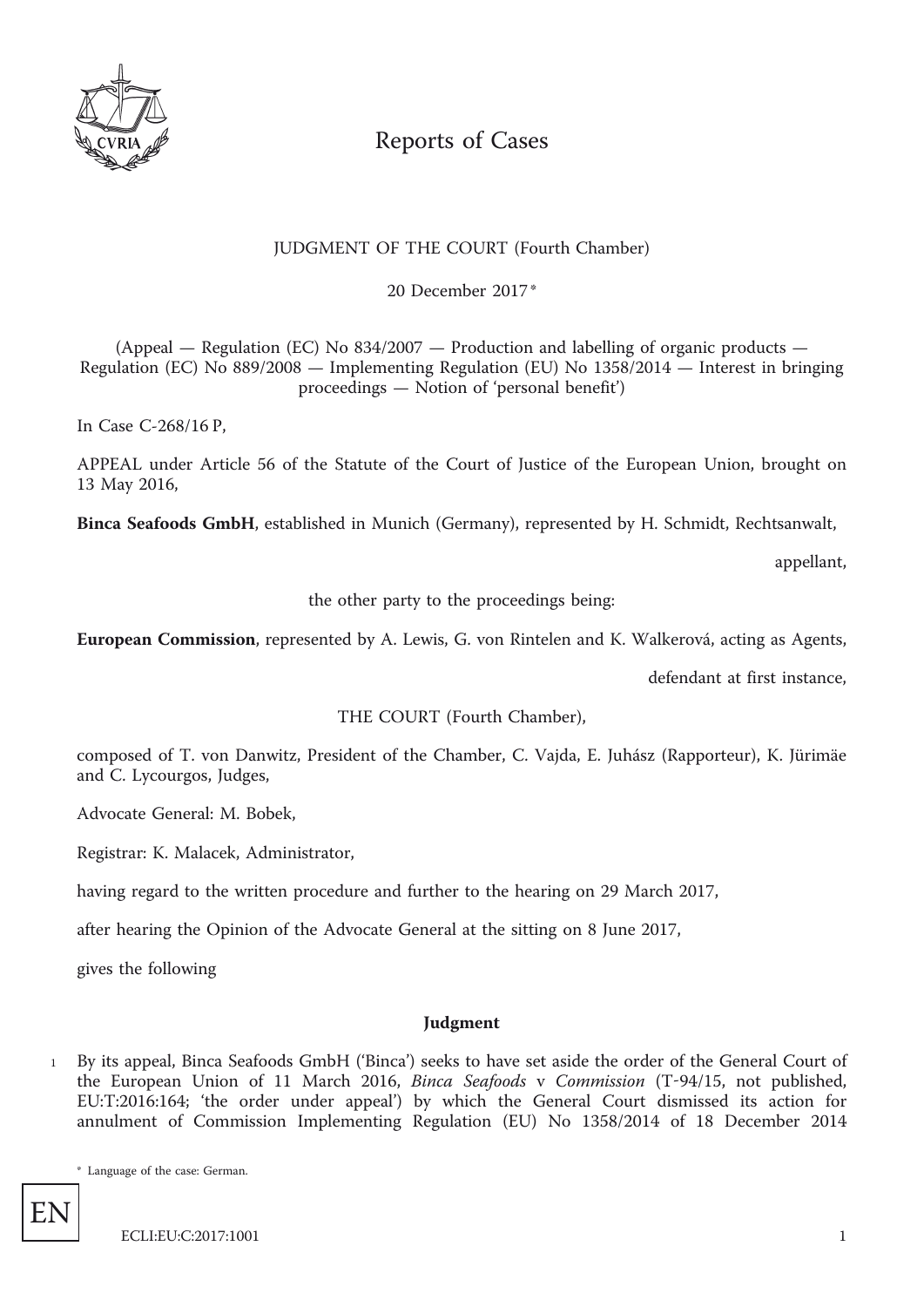amending Regulation (EC) No 889/2008 laying down detailed rules for the implementation of Council Regulation (EC) No 834/2007 as regards the origin of organic aquaculture animals, aquaculture husbandry practices, feed for organic aquaculture animals and products and substances allowed for use in organic aquaculture (OJ 2014 L 365, p. 97) ('the regulation at issue').

## **Legal context**

## *The basic regulation*

<sup>2</sup> Article 1 of Council Regulation (EC) No 834/2007 of 28 June 2007 on organic production and labelling of organic products and repealing Regulation (EEC) No 2092/91 (OJ 2007 L 189, p. 1) ('the basic regulation') provides as follows:

'1. This Regulation provides the basis for the sustainable development of organic production while ensuring the effective functioning of the internal market, guaranteeing fair competition, ensuring consumer confidence and protecting consumer interests.

It establishes common objectives and principles to underpin the rules set out under this Regulation concerning:

(a) all stages of production, preparation and distribution of organic products and their control;

…

2. This Regulation shall apply to the following products originating from agriculture, including aquaculture, where such products are placed on the market or are intended to be placed on the market:

- (a) live or unprocessed agricultural products;
- (b) processed agricultural products for use as food;
- (c) feed;
- (d) vegetative propagating material and seeds for cultivation.

The products of hunting and fishing of wild animals shall not be considered as organic production.

…'

<sup>3</sup> Article 2 of the basic regulation states:

'For the purposes of this Regulation, the following definitions shall apply:

(a) "organic production" means the use of the production method compliant with the rules established in this Regulation, at all stages of production, preparation and distribution;

…

(d) "operator" means the natural or legal persons responsible for ensuring that the requirements of this Regulation are met within the organic business under their control;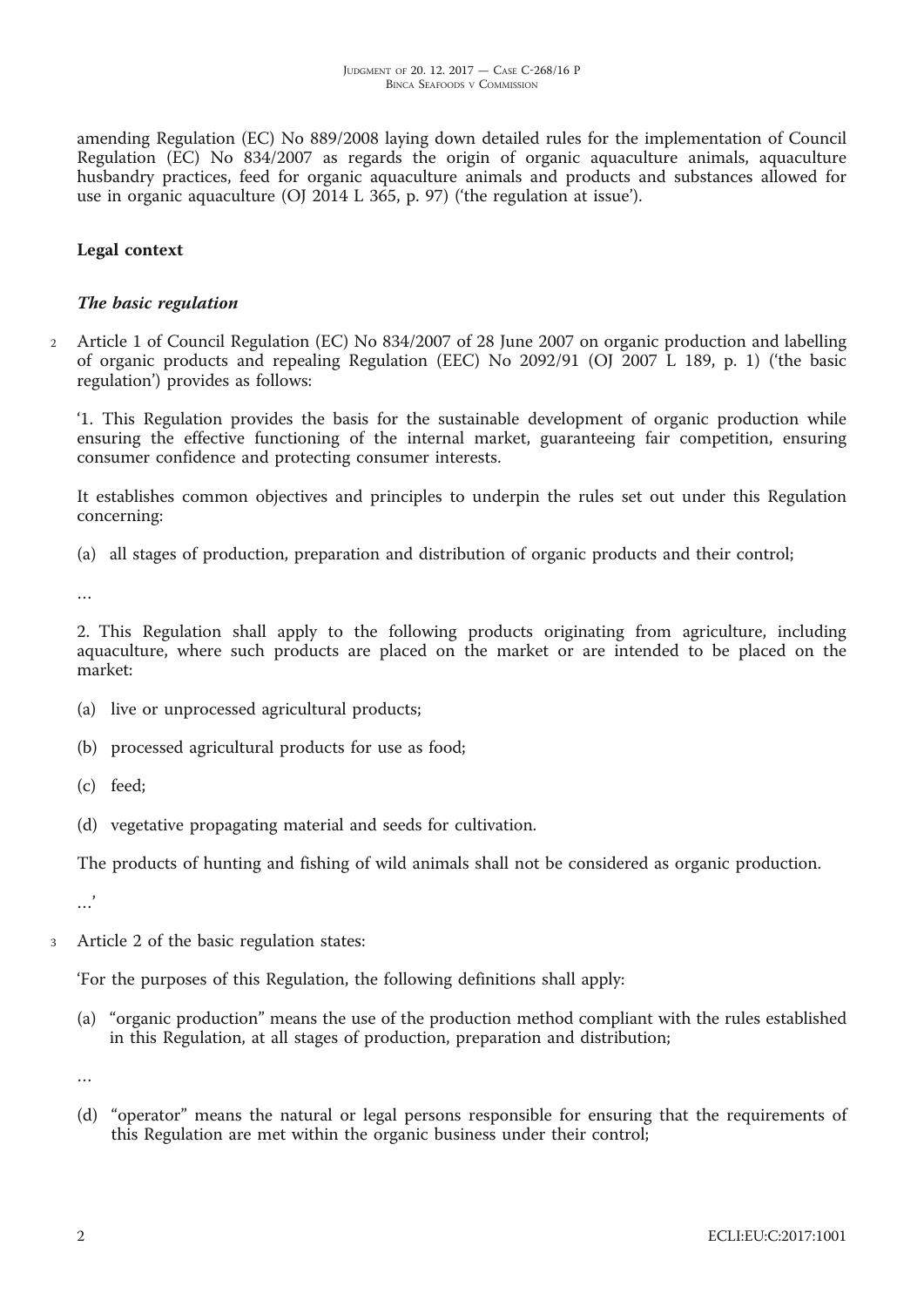.<br>...

Article 15 of the basic regulation, which lays down the rules applicable to aquaculture animal production, is worded as follows:

'1. In addition to the general farm production rules laid down in Article 11, the following rules shall apply to aquaculture animal production:

- (a) with regard to the origin of the aquaculture animals:
	- (i) organic aquaculture shall be based on the rearing of young stock originating from organic broodstock and organic holdings;
	- (ii) when young stock from organic broodstock or holdings are not available, non-organically produced animals may be brought onto a holding under specific conditions;
	- …
- (c) with regard to breeding:
	- … (iii) species-specific conditions for broodstock management, breeding and juvenile production shall be established;

…'

- <sup>5</sup> Article 38 of the basic regulation empowers the European Commission to adopt the detailed rules for the application of that regulation.
- <sup>6</sup> Pursuant to Article 42 thereof, the basic regulation has been applicable since 1 January 2009.

## *The implementing regulation*

<sup>7</sup> In its original version, Article 1(2)(a) of Commission Regulation (EC) No 889/2008 of 5 September 2008 laying down detailed rules for the implementation of Regulation No 834/2007 with regard to organic production, labelling and control (OJ 2008 L 250, p. 1) ('the implementing regulation'), applicable as of 1 January 2009 pursuant to Article 97 thereof, excluded products originating from aquaculture from its scope of application.

#### *The first regulation amending the implementing regulation*

- <sup>8</sup> By Commission Regulation (EC) No 710/2009 of 5 August 2009 (OJ 2009 L 204, p. 15) ('the first regulation amending the implementing regulation'), the application of the implementing regulation was extended to certain aquaculture animals and production rules specific to products derived from aquaculture were incorporated in the implementing regulation.
- <sup>9</sup> The first regulation amending the implementing regulation introduced, in Title II of the implementing regulation, a Chapter 2a, entitled 'Aquaculture animal production'. Within Section 2 of that chapter, concerning the origin of aquaculture animals, Article 25e set out the conditions under which non-organic aquaculture animals may be brought into a holding.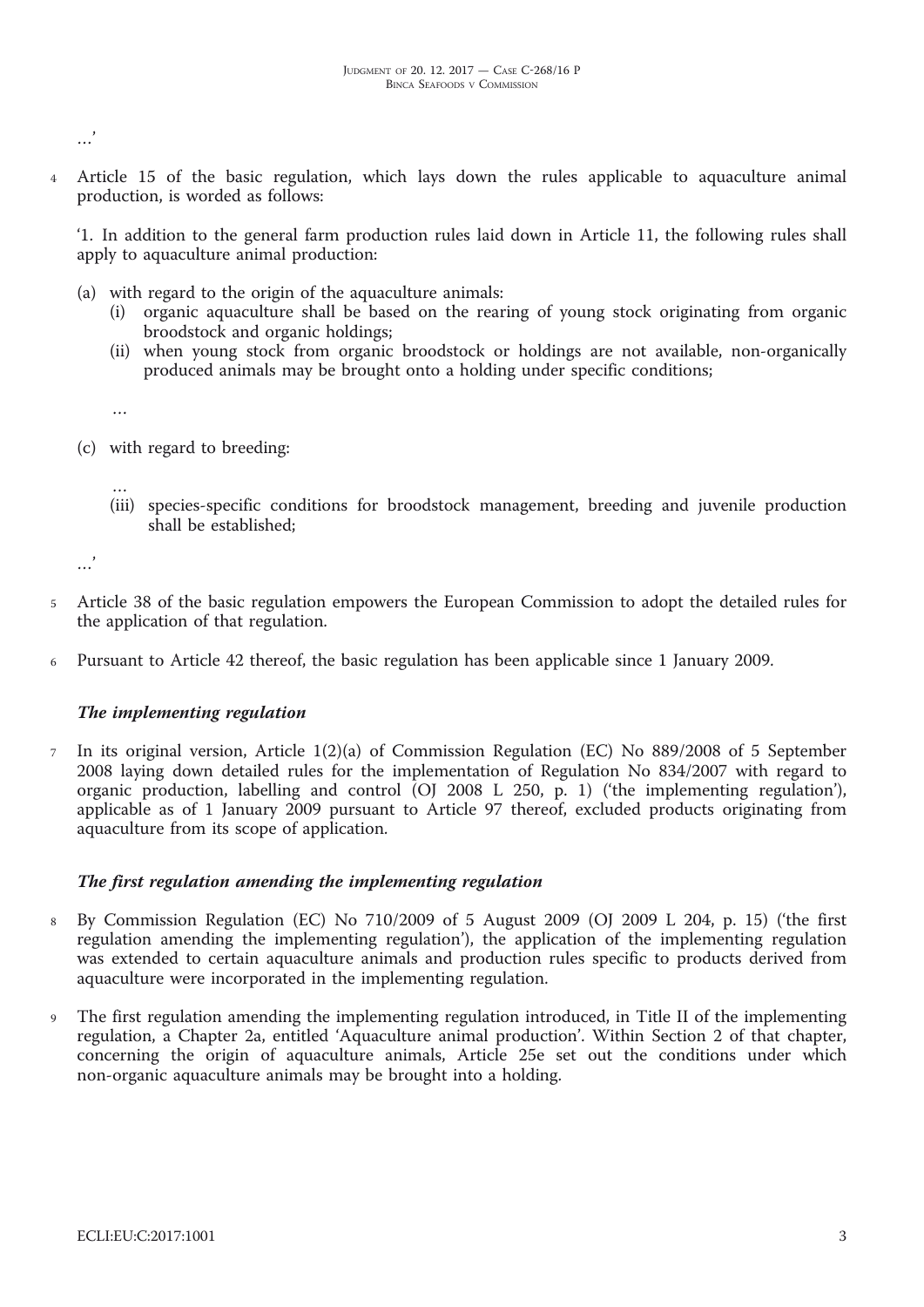<sup>10</sup> In its original version, resulting from the first regulation amending the implementing regulation, Article 25e provided:

'1. For breeding purposes or for improving genetic stock and when organic aquaculture animals are not available, wild caught or non-organic aquaculture animals may be brought into a holding. Such animals shall be kept under organic management for at least three months before they may be used for breeding.

2. For on-growing purposes and when organic aquaculture juvenile animals are not available non-organic aquaculture juveniles may be brought into a holding. At least the latter two thirds of the duration of the production cycle shall be managed under organic management.

3. The maximum percentage of non-organic aquaculture juveniles introduced to the farm shall be: 80% by 31 December 2011, 50% by 31 December 2013 and 0% by 31 December 2015.

4. For on-growing purposes the collection of wild aquaculture juveniles is specifically restricted to the following cases:

- (a) natural influx of fish or crustacean larvae and juveniles when filling ponds, containment systems and enclosures;
- (b) European glass eel, provided that an approved eel management plan is in place for the location and artificial reproduction of eel remains unsolved.'
- <sup>11</sup> Article 25i, headed 'Prohibition of hormones', inserted in Section 4, concerning breeding, of Chapter 2a of Title II of the implementing regulation, by the first regulation amending the implementing regulation, provides:

'The use of hormones and hormone derivates is prohibited.'

- <sup>12</sup> Article 25k, entitled 'Specific rules on feeds for carnivorous aquaculture animals', incorporated into the implementing regulation by the first regulation amending the implementing regulation, in the version resulting from Commission Implementing Regulation (EU) No 505/2012 of 14 June 2012 amending and correcting Regulation No  $889/2008$  (OJ 2012 L 154, p. 12), is worded as follows:
	- '1. Feed for carnivorous aquaculture animals shall be sourced with the following priorities:
	- (a) organic feed products of aquaculture origin;
	- (b) fish meal and fish oil from organic aquaculture trimmings;
	- (c) fish meal and fish oil and ingredients of fish origin derived from trimmings of fish already caught for human consumption in sustainable fisheries;
	- (d) organic feed materials of plant or animal origin.

…

3. The feed ration may comprise a maximum of 60% organic plant products.

4. Astaxanthin derived primarily from organic sources, such as organic crustacean shells, may be used in the feed ration for salmon and trout within the limit of their physiological needs. If organic sources are not available natural sources of astaxanthin (such as Phaffia yeast) may be used.'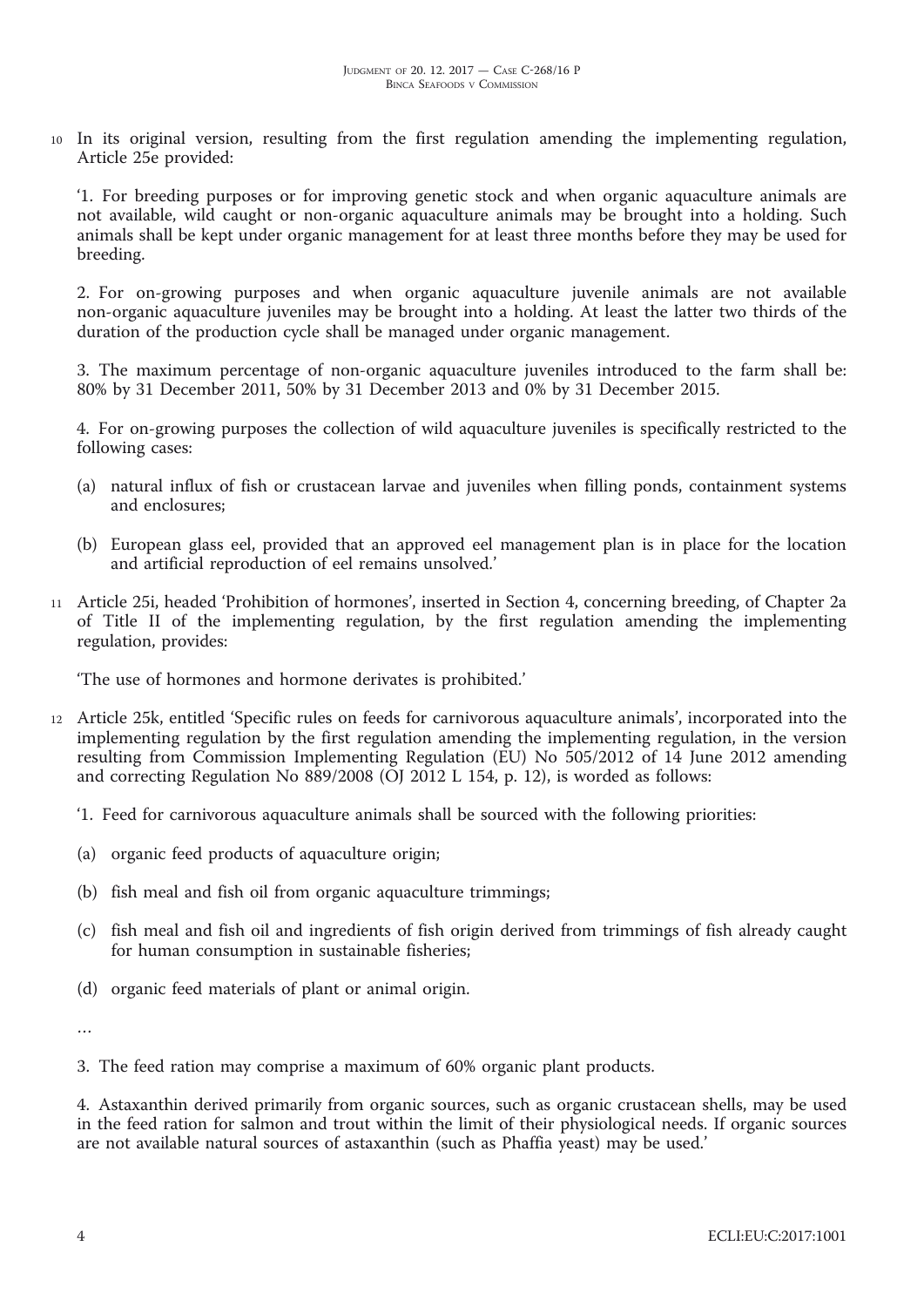- <sup>13</sup> Pursuant to Article 2 thereof, the first regulation amending the implementing regulation applied as from 1 July 2010.
- <sup>14</sup> Nevertheless, in Article 95 of the implementing regulation, the first regulation amending the implementing regulation added the following paragraph:

'11. The competent authority may authorise for a period expiring on 1 July 2013, those aquaculture animal and seaweed production units which are established and produce under nationally accepted organic rules before entry into force of this Regulation, to keep their organic status while adapting to the rules of this Regulation, provided there is no undue pollution of the waters with substances not allowed in organic production. Operators benefiting from this measure shall notify the facilities, fishponds, cages or seaweed lots which are concerned to the competent authority.'

<sup>15</sup> The last paragraph of Article 2 of the first regulation amending the implementing regulation provided:

'This Regulation may be revised on the basis of relevant proposals from Member States, which are accompanied by a duly justified motivation, with a view of the modification of this Regulation from 1 July 2013.'

## *The second regulation amending the implementing regulation*

<sup>16</sup> By Commission Implementing Regulation (EU) No 1030/2013 of 24 October 2013 (OJ 2013 L 283, p. 15) ('the second regulation amending the implementing regulation'), the end date of the transitional period during which the first regulation amending the implementing regulation could not be amended ('the transitional period'), which had been fixed at 1 July 2013 by Article 95(11) of the implementing regulation, was replaced by the date of 1 January 2015.

#### *The third regulation amending the implementing regulation*

- <sup>17</sup> Commission Implementing Regulation (EU) No 1364/2013 of 17 December 2013 amending [the implementing regulation] as regards the use of non-organic aquaculture juveniles and non-organic seed of bivalve shellfish in organic aquaculture (OJ 2013 L 343, p. 29) ('the third regulation amending the implementing regulation') amended Article 25e(3) of the implementing regulation.
- <sup>18</sup> The period during which the maximum percentage of non-organic aquaculture juveniles introduced to a farm could amount to 50% was extended up to 31 December 2014.
- <sup>19</sup> The date on which the maximum percentage must be 0%, set at 31 December 2015, was not amended.

#### *The regulation at issue*

<sup>20</sup> Article 1(1) of the regulation at issue replaced Article 25e(4) of the implementing regulation as follows:

'4. For on-growing purposes the collection of wild aquaculture juveniles is specifically restricted to the following cases:

- (a) natural influx of fish or crustacean larvae and juveniles when filling ponds, containment systems and enclosures;
- (b) European glass eel, provided that an approved eel management plan is in place for the location and artificial reproduction of eel remains unsolved;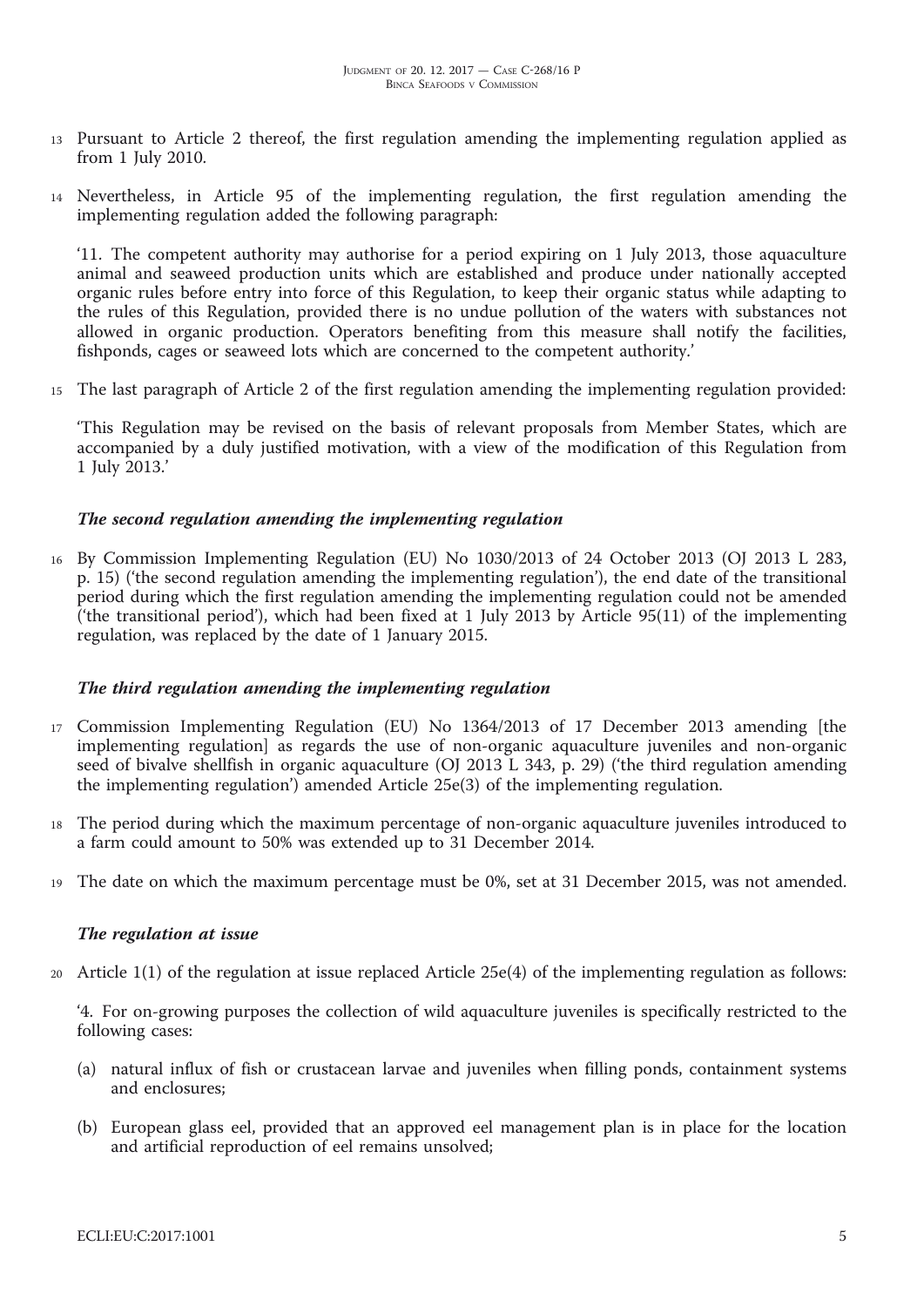- (c) the collection of wild fry of species other than European eel for on-growing in traditional extensive aquaculture farming inside wetlands, such as brackish water ponds, tidal areas and coastal lagoons, closed by levees and banks, provided that:
	- (i) the restocking is in line with management measures approved by the relevant authorities in charge of the management of the fish stocks in question to ensure the sustainable exploitation of the species concerned, and
	- (ii) the fish are fed exclusively with feed naturally available in the environment.'
- <sup>21</sup> Recitals 3 and 4 of that regulation provided the following explanation for the additions inserted in Article 25e(4) of the implementing regulation:
	- '(3) Under Article 15(1)(a)(ii) of [the basic regulation], non-organically produced animals may be brought onto a holding under specific conditions, when young stock from organic broodstock or holdings are not available. [The implementing regulation] lays down specific restrictions as regards wild caught aquaculture animals, including the collection of wild aquaculture juveniles. Some traditional practices of extensive fish farming in wetlands, such as brackish water ponds, tidal areas and coastal lagoons, closed by levees and banks, have existed for centuries and are valuable in terms of cultural heritage, biodiversity conservation and economic perspective for the local communities. Under certain conditions, those practices do not affect the stock status of the species concerned.
	- (4) Therefore, the collection of wild fry for on-growing purposes in those traditional aquaculture practices is considered to be in line with the objectives, criteria and principles of organic aquaculture production, provided that management measures approved by the relevant authority in charge of the management of the fish stocks in question are in place to ensure the sustainable exploitation of the species concerned, that restocking is in line with those measures, and that the fish are fed exclusively with feed naturally available in the environment.'
- <sup>22</sup> Article 1(3) of the regulation at issue added the following subparagraph to Article 25k(1) of the implementing regulation:

'(e) feed products derived from whole fish caught in fisheries certified as sustainable under a scheme recognised by the competent authority in line with the principles laid down in Regulation (EU) No 1380/2013 of the European Parliament and of the Council [of 11 December 2013 on the Common Fisheries Policy, amending Council Regulations (EC) No 1954/2003 and (EC) No 1224/2009 and repealing Council Regulations (EC) No 2371/2002 and (EC) No 639/2004 and Council Decision 2004/585/EC (OJ 2013 L 354, p. 22)].'

<sup>23</sup> Article 1(5) of the regulation at issue also inserted, in Article 25k of the implementing regulation, a new paragraph worded as follows:

'5. Histidine produced through fermentation may be used in the feed ration for salmonid fish when the feed sources listed in paragraph 1 do not provide a sufficient amount of histidine to meet the dietary needs of the fish and prevent the formation of cataracts.'

#### **Background of the dispute**

<sup>24</sup> Binca, a company registered under German law and enjoying organic certification, imports into Germany a fish called 'pangasius', produced in Vietnam at a fish farm called Binca Organic Farm within the framework of organic aquaculture, which it then sells to commercial partners established in Germany, Austria and Scandinavia.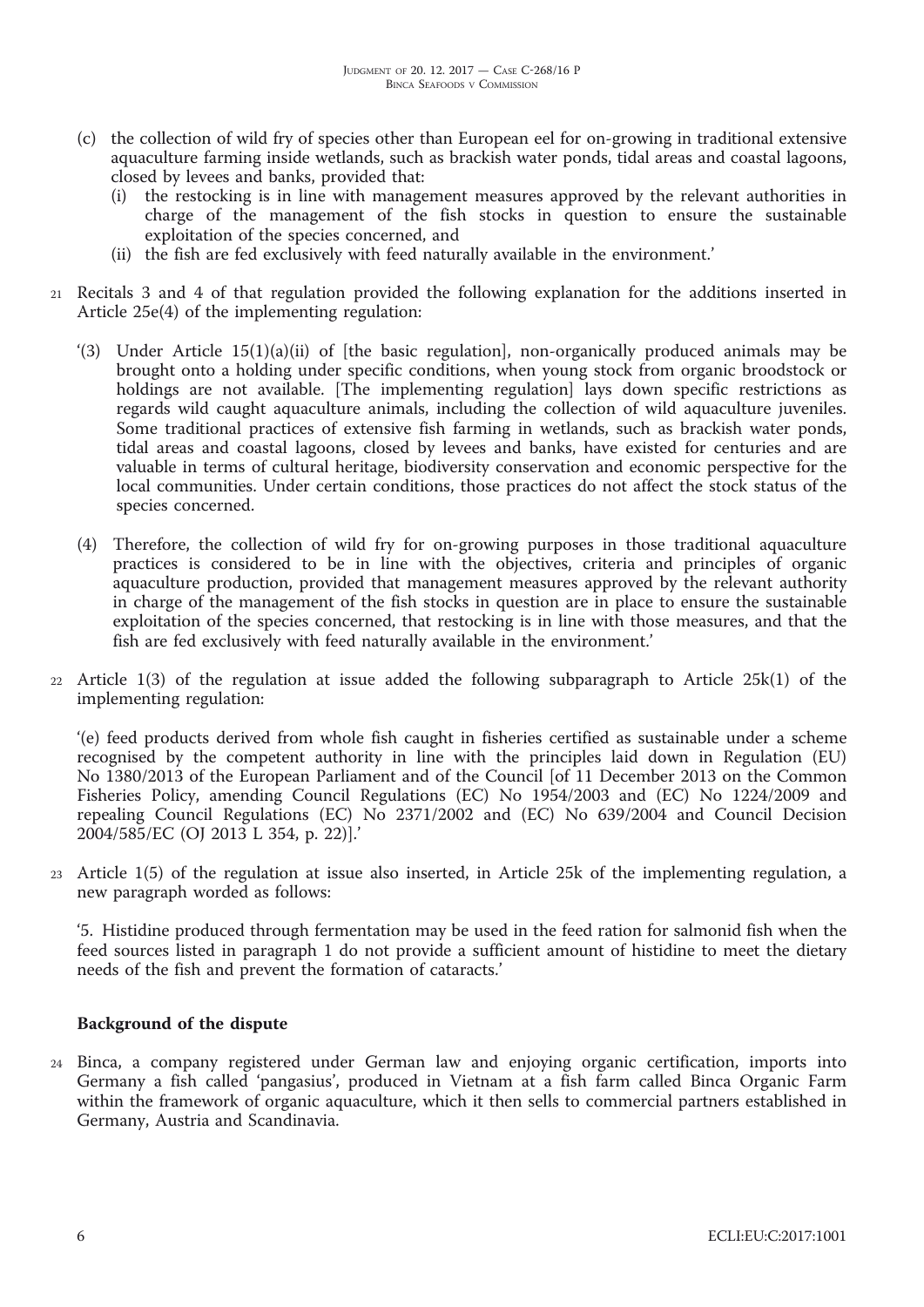- <sup>25</sup> Binca buys frozen pangasius, through an undertaking established in Vietnam ('the intermediary'), listed and enjoying organic certification, which processes and freezes the fish derived from aquaculture and invoices the products delivered to Binca, acting as exporter.
- <sup>26</sup> Binca itself purchases the fish feed ingredients, which it delivers to the intermediary, and deducts the amount corresponding to the price paid to the latter.
- <sup>27</sup> By a letter sent to the Commission in September 2014, Binca submitted proposals for amending the implementing regulation, in particular Article 25e(3), as amended by the third regulation amending the implementing regulation, for the purpose of extending, up to 2021, the possibility of introducing non-organic aquaculture juveniles into holdings.
- <sup>28</sup> By letter of 15 October 2014, the Commission informed Binca that the procedure for amending the implementing regulation was underway and that the positions of the Member States and all interested parties would be taken into account.
- The regulation at issue was adopted on 18 December 2014.
- <sup>30</sup> By letter of 18 February 2015, Binca requested the Commission, pursuant to Article 265 TFEU, to extend up to 1 January 2018 the transitional period referred to in Article 95(11) of the implementing regulation in relation to pangasius produced in Vietnam.

## **The proceedings before the General Court and the order under appeal**

- <sup>31</sup> By application lodged at the Registry of the General Court on 19 February 2015, Binca brought an action seeking annulment of the regulation at issue. It maintained that it was the subject of discrimination, since, in the regulation at issue, the Commission had laid down transitional measures and derogating rules specific to organic aquacultures other than its own. That regulation, it argued, thus operated to the advantage of its competitors but did not lay down any transitional and derogating measure from which it could itself benefit. According to Binca, such transitional and derogating measures concerned in particular the origin of juvenile animals.
- <sup>32</sup> Binca indicated that other economic operators could continue to use the 'organic' label under certain conditions, which were, however, not made available to it. In that regard, unequal treatment as between fish production in the Mekong Delta (Vietnam) and that in brackish water zones in Europe was specifically referred to in its application.
- <sup>33</sup> By a separate document lodged at the Registry of the General Court on 21 May 2015, the Commission raised an objection of inadmissibility under Article 114 of the Rules of Procedure of the General Court of 2 May 1991.
- <sup>34</sup> By the order under appeal, the General Court dismissed Binca's action as inadmissible on the ground that it did not have an interest in bringing proceedings for annulment of the regulation at issue.

## **Forms of order sought by the parties before the Court of Justice**

- <sup>35</sup> By its appeal, Binca claims that the Court should:
	- set aside the order under appeal; and
	- annul the regulation at issue.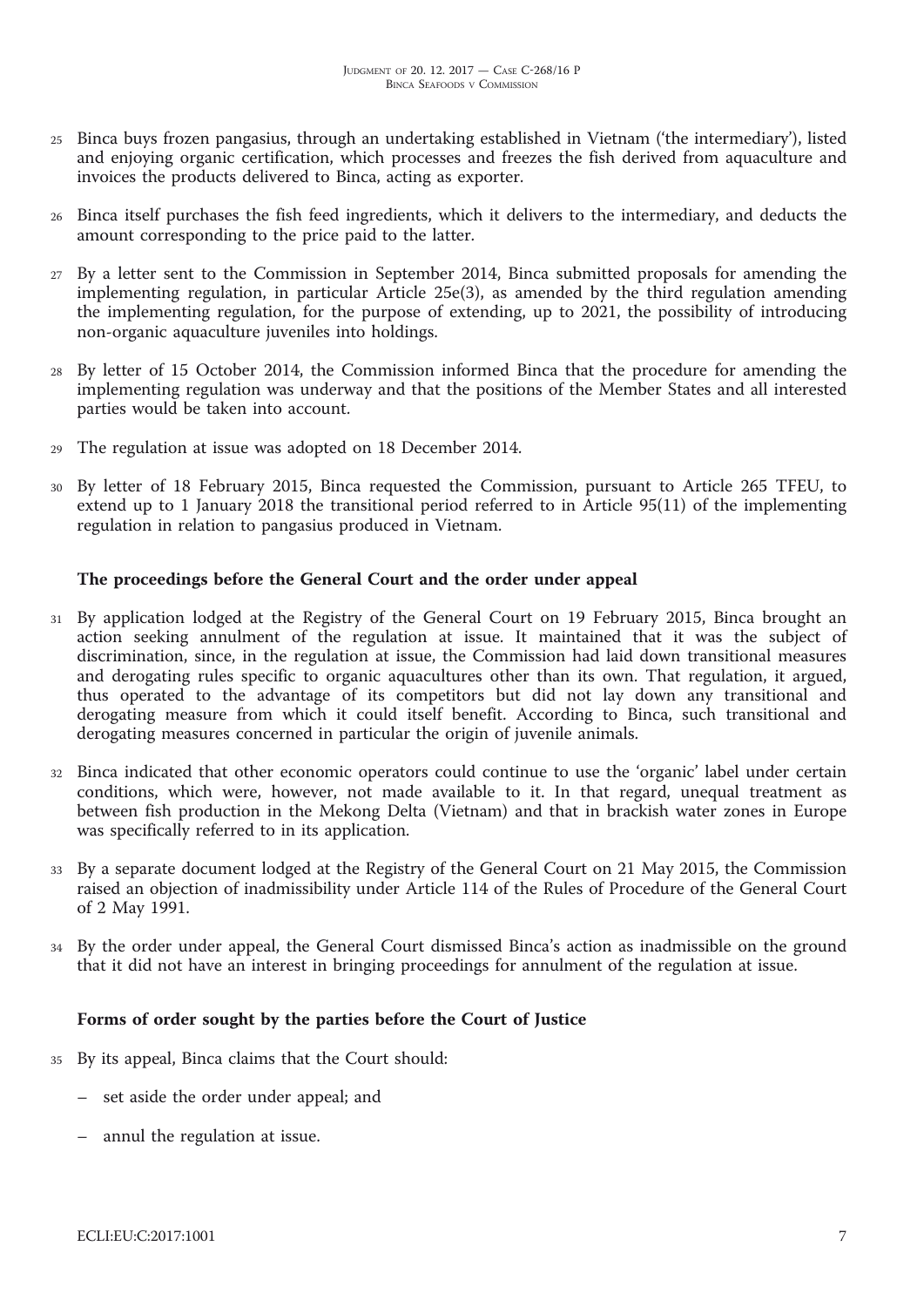- <sup>36</sup> The Commission claims that the Court should:
	- dismiss the appeal; and
	- order Binca to pay the costs.

## **The appeal**

<sup>37</sup> In support of its appeal, Binca relies, in essence, on five grounds, the first alleging failure to take into account the arguments relating to protection of competition and failure to find that there had been an infringement of the principle of equal treatment, the second alleging infringement of the right to an effective remedy, the third alleging infringement of the right to a fair hearing and of the duty to state reasons, the fourth alleging infringement of the right to a public hearing and the fifth alleging infringement of the freedom to conduct a business.

#### *Arguments of the parties*

- <sup>38</sup> By its first ground of appeal, Binca alleges that the General Court carried out an assessment which resulted in an incorrect reclassification of its action. Although it complained of discrimination vis-à-vis competitors which are able to maintain the 'bio' label by reason of an arbitrary and selective extension of the transitional period, the General Court treated that action as seeking solely an extension of the transitional period.
- <sup>39</sup> The Commission claims that the reasoning of the order under appeal is based mainly, and correctly, on Binca's interest in seeking the annulment of the regulation at issue in order to be able to continue to market pangasius with the 'bio' label, since its application had expressly set out, as the objective of the action, the extension of the transitional period laid down in Article 95(11) of the implementing regulation. That objective was also pursued by the extrajudicial steps taken by Binca and referred to in the order under appeal.
- <sup>40</sup> Furthermore, according to the Commission, Binca does not operate under the same competitive conditions as the persons to whom the regulation at issue was addressed, namely aquaculture farm operators, since Binca's activity consists in the importation of 'bio' label pangasius.
- <sup>41</sup> The Commission adds that Binca has not submitted any conclusive evidence capable of demonstrating that there is a competitive relationship between it and the other producers of fish from organic aquaculture. Consequently, in the Commission's view, the General Court did not err in law in failing to consider in greater detail Binca's arguments relating to the protection of competition.

#### *Findings of the Court*

<sup>42</sup> As a preliminary point, it must be noted that the General Court, at the stage of examining the admissibility of the action before it, approached that action as seeking solely the extension, in Binca's favour, of the transitional period laid down in Article 95(11) of the implementing regulation. Given that the regulation at issue did not amend that transitional period, the General Court took the view, in the order under appeal, that annulment of the implementing regulation would not alter the applicable legal framework. Without examining the other conditions governing admissibility of the action, the General Court accordingly held, in paragraph 73 of the order under appeal, that Binca did not have an interest in bringing proceedings for annulment of the regulation at issue and that, consequently, its action was inadmissible.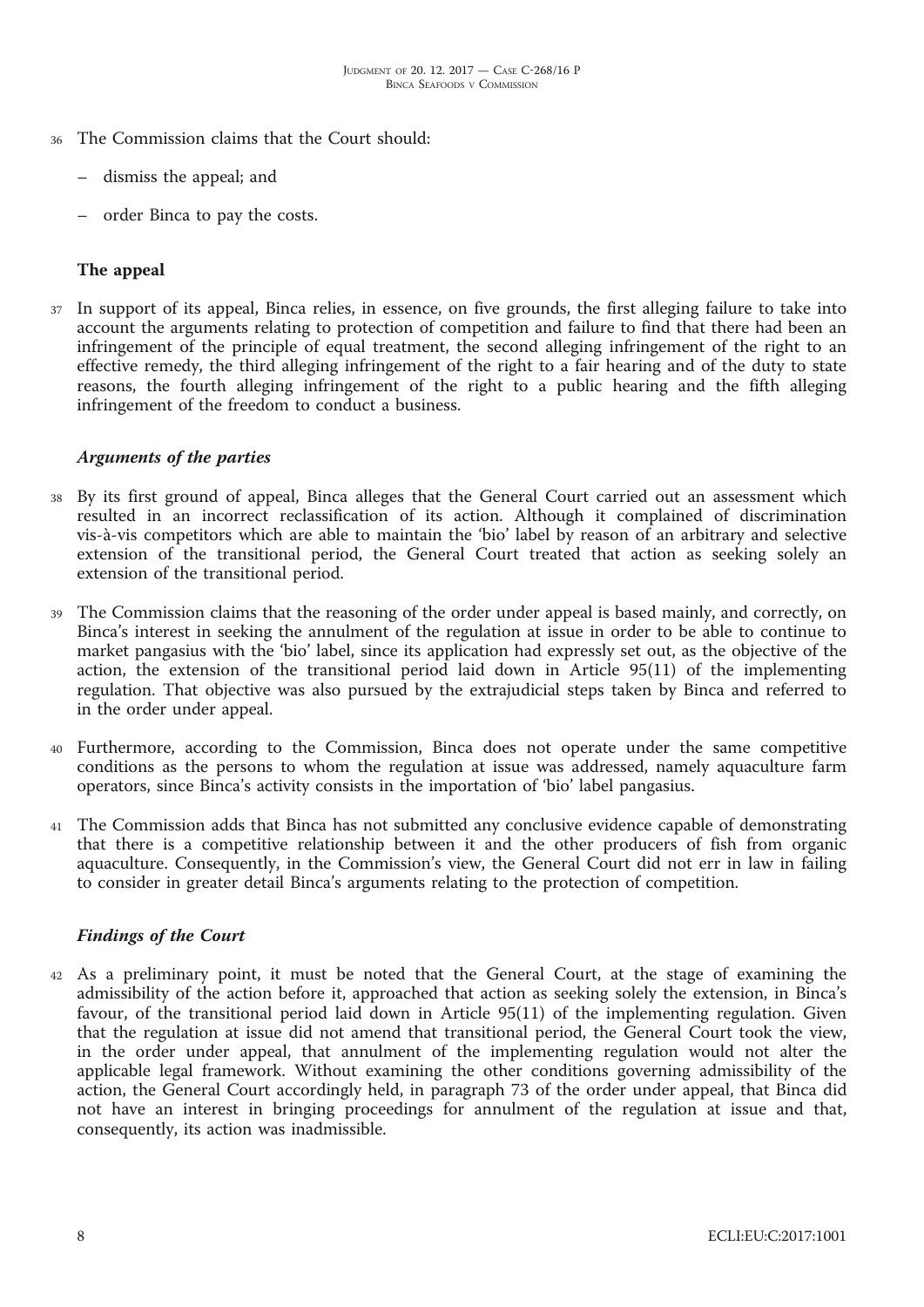- <sup>43</sup> By its appeal, Binca claims that, in the context of the examination of the admissibility of its action before the General Court, the latter ought to have found that that action was directed against unequal treatment introduced by the regulation at issue, the application of which resulted in a distortion of competition.
- <sup>44</sup> It must be borne in mind that, according to the settled case-law of the Court of Justice, an action for annulment brought by a natural or legal person is admissible only in so far as that person has an interest in having the contested act annulled. Such an interest requires that the annulment of that act must be capable, in itself, of having legal consequences and that the action may therefore, through its outcome, procure an advantage to the party which brought it (judgments of 4 June 2015, *Andechser Molkerei Scheitz* v *Commission*, C-682/13 P, not published, EU:C:2015:356, paragraph 25; of 17 September 2015, *Mory and Others* v *Commission*, C-33/14 P, EU:C:2015:609, paragraph 55, as well as order of 6 April 2017, *Proforec* v *Commission*, C-176/16 P, not published, EU:C:2017:290, paragraph 32).
- According to that case-law, it is for the applicant to prove its interest in bringing proceedings, which is an essential and fundamental prerequisite for any legal proceedings (see, to that effect, judgment of 17 September 2015, *Mory and Others* v *Commission*, C-33/14 P, EU:C:2015:609, paragraph 58). In particular, in order for an action seeking annulment of an act, submitted by a natural or legal person, to be admissible, the applicant must justify in a relevant manner its interest in the annulment of that act (judgment of 4 June 2015, *Andechser Molkerei Scheitz* v *Commission*, C-682/13 P, not published, EU:C:2015:356, paragraphs 26 to 28, and order of 6 April 2017, *Proforec* v *Commission*, C-176/16 P, not published, EU:C:2017:290, paragraphs 33 and 34).
- <sup>46</sup> In the present case, it follows from paragraphs 60 and 62 of the order under appeal that Binca argued, before the General Court, that the regulation at issue enabled certain of its competitors, but not Binca itself, to continue marketing their products with the 'bio' label and that, inasmuch as it could no longer sell pangasius with that label, consumers would transfer their choice to fish from other organic aquaculture species. Binca therefore maintained that, if the regulation at issue were annulled, it would be able to keep its customers since its competitors would no longer be authorised to use the 'bio' label either.
- It is also apparent from paragraph 70 of the order under appeal that Binca claimed, before the General Court, that, by its action for annulment, it thought it possible to obtain fair and equal conditions as between itself and other producers of fish from organic aquaculture, in that they, in the same way as Binca itself, would no longer be able to use the 'bio' label on the market.
- <sup>48</sup> It follows that Binca maintained, before the General Court, that it had an interest in seeking annulment of the regulation at issue inasmuch as such annulment would be capable of remedying the unequal treatment to which that regulation had given rise between itself and other producers of fish from organic aquaculture, and not merely in that the regulation at issue did not extend the transitional period laid down in Article 95(11) of the implementing regulation.
- <sup>49</sup> Furthermore, as is apparent from paragraph 69 of the order under appeal, Binca conceded before the General Court that, by its action, it would not be able to benefit from an extension of the transitional period, laid down in Article 95(11) of the implementing regulation, as amended by the second regulation amending the implementing regulation, while maintaining that it would be possible to bring an end to the discrimination which it was incurring by preventing the other producers of fish from organic aquaculture from using the 'bio' label.
- <sup>50</sup> In those circumstances, by having wrongly held that the action brought before it by Binca sought the annulment of the regulation at issue solely on the ground that that regulation did not extend that transitional period, which resulted in the incorrect reclassification of the action, the General Court erred in law.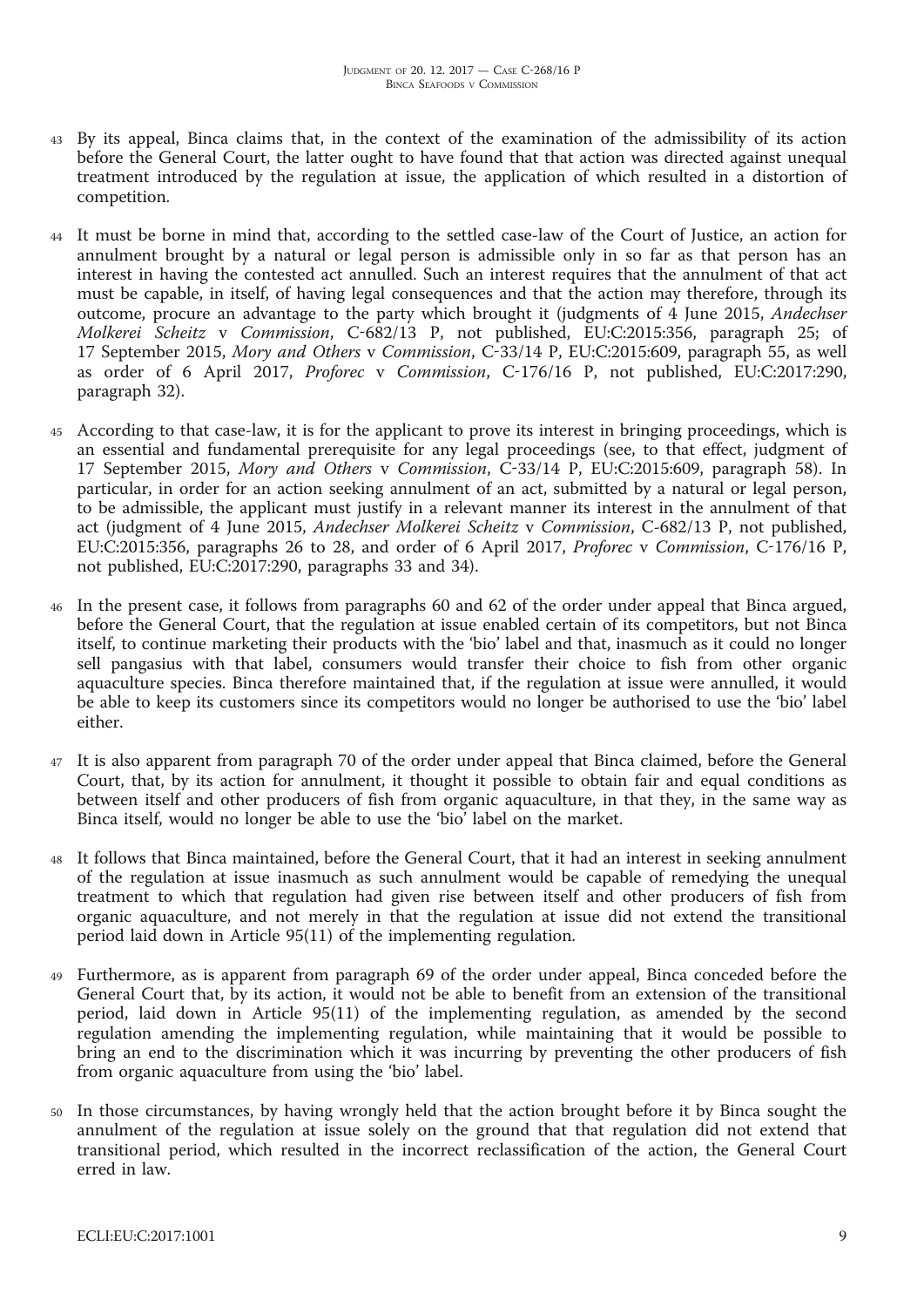<sup>51</sup> Consequently, the order under appeal must be set aside without there being any need to consider the other grounds of appeal raised by Binca.

## **The action before the General Court**

- <sup>52</sup> In accordance with the second sentence of the first paragraph of Article 61 of the Statute of the Court of Justice, the Court of Justice may, if the decision of the General Court is set aside, give final judgment in the matter, where the state of the proceedings so permits.
- <sup>53</sup> In the present case, the Court has the information necessary to enable it to give final judgment on the question as to whether Binca had an interest in bringing proceedings.
- <sup>54</sup> In this connection, it must be noted, first of all, that Binca, in its application submitted at first instance, maintained that the regulation at issue should be annulled because of arbitrary unequal treatment between the different organic aquacultures and that that annulment would make it possible to put an end to the discrimination and oblige the Commission to take a non-discriminatory decision in relation to the transitional measures. In that application, Binca stated, in relation to the origin of juvenile animals, that the amendment of Article 25e(4) of the implementing regulation by Article 1(1) of the regulation at issue led to unequal treatment between aquaculture carried out in the Mekong Delta and that carried out in brackish water zones in Europe.
- <sup>55</sup> In its observations on the objection of inadmissibility raised by the Commission before the General Court, Binca also stated that the producers of organic salmon and trout had been favoured by two derogations, the first stemming from Article  $25k(1)(e)$  of the implementing regulation, introduced by Article 1(3) of the regulation at issue, and the second stemming from Article 25k(5) of the implementing regulation, introduced by Article 1(5) of the regulation at issue, which respectively allow the use of whole fish as a source of feed for carnivorous animals and the addition of histidine to ensure that the dietary needs of salmonid fish are met.
- <sup>56</sup> As the Advocate General noted in points 69 to 73 of his Opinion, the specific arguments relating to Article 1(3) and (5) of the regulation at issue, inserting Article  $25k(1)(e)$  and Article  $25k(5)$ respectively in the implementing regulation, having not been put forward by Binca in its application at first instance, cannot be taken into account for the purpose of determining whether Binca had an interest in seeking annulment of the regulation at issue. It is indeed clear from the provisions of Article 21 of the Statute of the Court of Justice of the European Union and Article 44(1) of the Rules of Procedure of the General Court of 2 May 1991 (now Article 76 of the Rules of Procedure of the General Court of 23 April 2015) that the application submitted at first instance must contain, inter alia, the subject matter of the dispute and a brief statement of the pleas in law relied on.
- <sup>57</sup> As regards, by contrast, the question as to whether Binca had an interest in bringing proceedings for the annulment of Article 1(1) of the regulation at issue, amending Article 25e(4) of the implementing regulation, the Commission notes, first, that that company, being merely a fish importer, is not in competition with the producers allegedly favoured by the regulation at issue and, second, that pangasius is not in competition with the other types of fish which, according to Binca, are given preferential treatment by the regulation at issue.
- <sup>58</sup> Nevertheless, in the first place, as follows from paragraphs 25 and 26 of the present judgment, Binca's role in the supply chain of organic pangasius from Vietnam is wider and more complex than that of a traditional importer. In any event, given that the requirements relating to organic labelling to which importers of organic aquaculture products are subject include the production requirements imposed by the regulation at issue, a fact which the Commission acknowledged during the hearing before the Court, it cannot be held, in the present case, that fish producers alone are liable to have an interest in the annulment of the regulation at issue.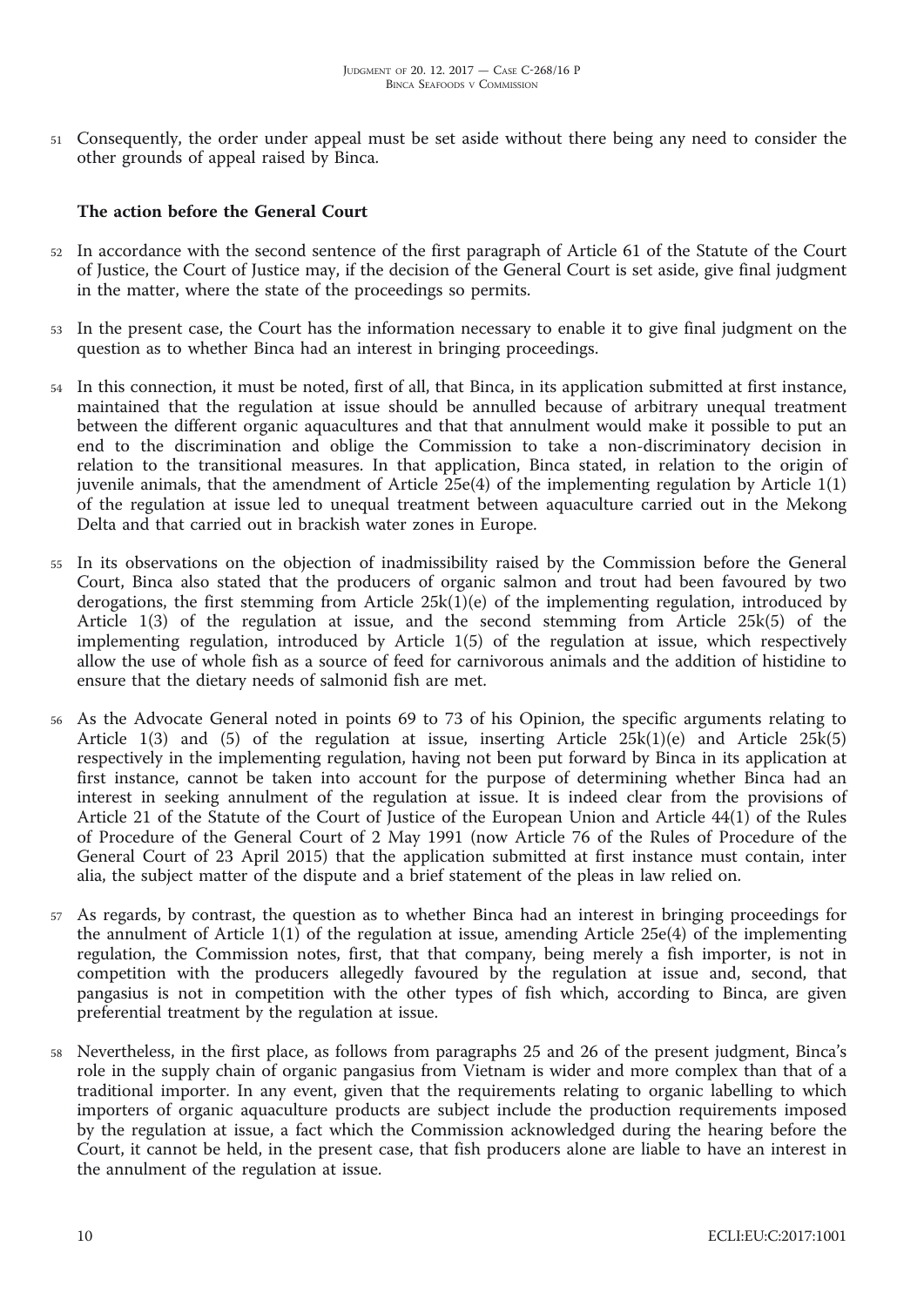- In the second place, it is not for the Court, at the stage of the examination of admissibility, to make a definitive finding on the competitive relationship between Binca and the fish producers allegedly favoured by the regulation at issue or between organic pangasius and the other fish from organic aquaculture for the purpose of determining whether Binca has an interest in bringing proceedings (see, by analogy, judgment of 28 January 1986, *Cofaz and Others* v *Commission*, 169/84, EU:C:1986:42, paragraph 28). In the present case, it is sufficient to establish that Binca has justified in a relevant way the interest which it has in the annulment of the regulation at issue.
- <sup>60</sup> In that regard, Binca not only claimed before the General Court that it would benefit from the annulment of Article 1(1) of the regulation at issue, amending Article 25e(4) of the implementing regulation, but also explained how that amendment made by the regulation at issue creates advantages for certain of the other organic aquaculture fish producers and results in negative commercial consequences for Binca itself.
- <sup>61</sup> In the context of that argument, Binca also stated that, because of the specific natural conditions governing aquaculture farming in the Mekong Delta, the holding which supplies Binca could not, in contrast to holdings located in European waters, benefit from Article  $25e(4)(c)$  of the implementing regulation, in its version resulting from Article 1(1) of the regulation at issue.
- <sup>62</sup> It must be noted in this regard, as is clear from point 87 of the Opinion of the Advocate General, that, according to recitals 3 and 4 of the regulation at issue, the exceptions set out in Article 25e(4) of the implementing regulation are intended to facilitate the ongoing production of organic fish that would otherwise be interrupted. The annulment requested by Binca would thus eliminate those exceptions and make it harder, or even impossible, to produce certain types of fish organically, within the meaning of the basic regulation, the implementing regulation and the regulations amending the implementing regulation.
- <sup>63</sup> The view must therefore be taken that Binca has justified to the requisite legal standard its interest in bringing proceedings by putting forward in a relevant manner, before the General Court, the negative effects, for it, of the provisions of the regulation at issue covered by its action for annulment, as well as the benefit which it is likely to derive from the annulment of those provisions. At the stage of the examination of the admissibility of the action brought before the General Court, that benefit must be acknowledged regardless of whether or not the General Court, at the conclusion of the proceedings before it, annuls the provision under challenge.
- <sup>64</sup> It follows that Binca had an interest in bringing proceedings.
- <sup>65</sup> It should be noted, however, that the Court does not have sufficient information to rule on the other arguments developed in the objection of inadmissibility raised by the Commission against Binca's action for annulment as well as on the substance of the case.
- The case should therefore be referred back to the General Court and the costs reserved.